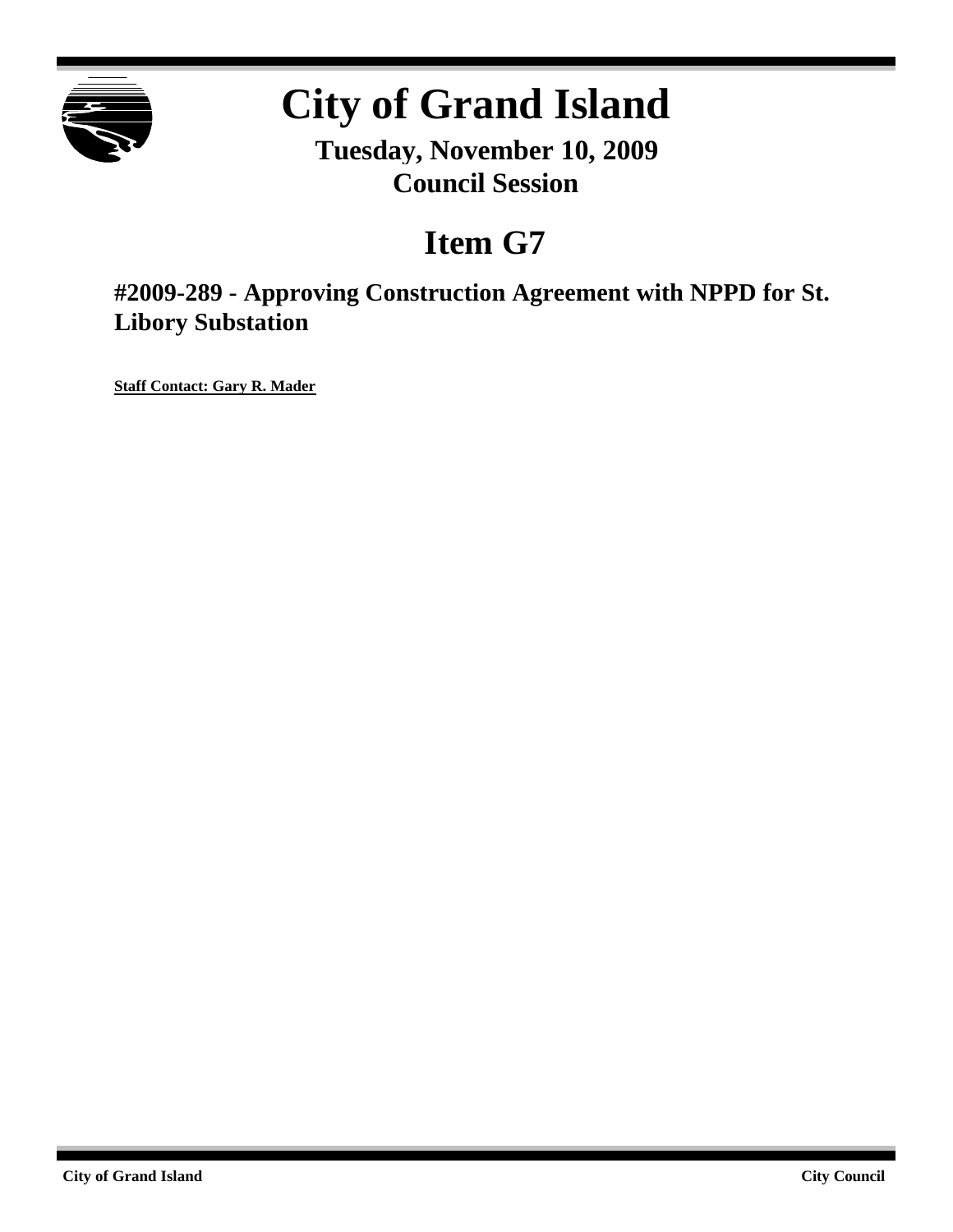## **Council Agenda Memo**

| <b>From:</b>    | Gary Mader, Utilities Director<br>Wesley Nespor, Asst. City Attorney/Purchasing              |
|-----------------|----------------------------------------------------------------------------------------------|
| <b>Meeting:</b> | November 10, 2009                                                                            |
| Subject:        | <b>Transmission Facilities Construction Agreement with</b><br>Nebraska Public Power District |
| Item $#$ 's:    | $G-7$                                                                                        |
| $Presenter(s):$ | Gary Mader, Utilities Director                                                               |

#### **Background**

In 2006, Advantage Engineering (AE) was contracted to perform a Transmission and Substation System Study for the City of Grand Island Utilities Department (GIUD). Various alternatives and solutions were analyzed for the logical and economic expansion of the GIUD's 115 kV transmission loop, power interconnections with Nebraska Public Power District (NPPD), substations, distribution, and communications. The system study period was ten (10) years (2006-2016) taking into account projected City expansion and load growth. When fully implemented, the major substation and transmission requirements should be satisfied through 2027.

The Transmission and Substation System Study was completed in 2007 and contained a detailed analysis of previous studies and reports; surrounding area power provider plans; State wide planned improvements; Contractual obligations; the City's comprehensive development plans; system capabilities and capacities; land use issues; and schedule related items. The study resulted in recommendations to expand the GIUD's transmission system to serve load growth and assure reliability. The results of the Transmission and Substation System Study were presented to the Grand Island City Council on January 8, 2008.

One of the system improvements identified in the Transmission and Substation System Study was the need for providing a second 115 kV power supply to GIUD's Substation F. In the study it was recommended that a new 115 kV line be constructed to connect the open 115 kV transmission bay at GIUD's Substation F to the Nebraska Public Power District (NPPD) St. Libory Junction northwest of the City. The new 115 kV line would be approximately 7 miles in length and would require that GIUD select a route for the new line and obtain new transmission line easements necessary to construct the line. This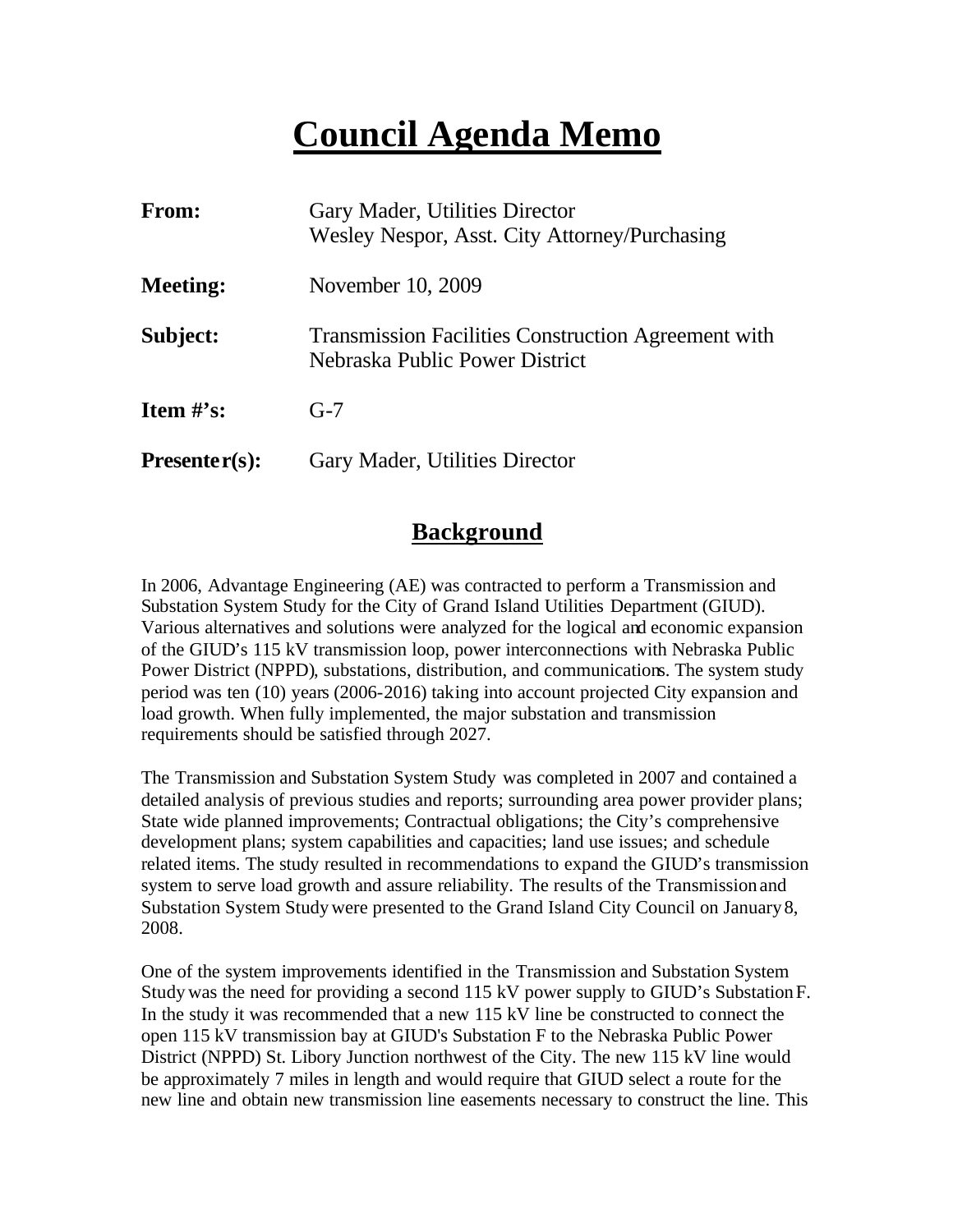new transmission line would improve the reliability of the entire GIUD transmission system by providing an additional connection to the regional electric grid, to the north. A map of the proposed project is attached for reference.

On April 21, 2009, a presentation was made during a Council Study Session summarizing a 115 kV Transmission line route study for the new transmission line mentioned above. During the following City Council meeting on April 28, 2009, Council authorized the Utilities Department to proceed with the necessary engineering, permits and other services required to construct the new transmission line. The new transmission line will connect Grand Island's Substation F located along Capital Avenue to Nebraska Public Power District's (NPPD) St. Libory Junction located along Engleman Road between Chapman and Prairie Roads. In order to connect this new transmission line, NPPD will need to construct a new substation adjacent to the current location. Since this is a joint project with NPPD, Grand Island Utilities Department has agreed to finance half of this new substation.

#### **Discussion**

Discussions with NPPD have taken place to determine timing, location and cost of this substation. In order to protect both parties during the joint financing of this project, Grand Island is required to enter into a construction agreement with NPPD. The preliminary estimated total cost to design and construct this substation is \$4,000,000. Upon approval of this agreement, NPPD's governing board will authorize the design, procurement and construction of this substation. A more detailed and accurate estimate shall be developed and an invoice for half of that estimate shall be sent to Grand Island. Grand Island will be responsible for half of any costs over and above the final estimate as the project progresses.

#### **Alternatives**

It appears that the Council has the following alternatives concerning the issue at hand. The Council may:

- 1. Move to approve
- 2. Refer the issue to a Committee
- 3. Postpone the issue to future date
- 4. Take no action on the issue

### **Recommendation**

City Administration recommends that the Council enter into an agreement with Nebraska Public Power District for the construction of the St. Libory Substation.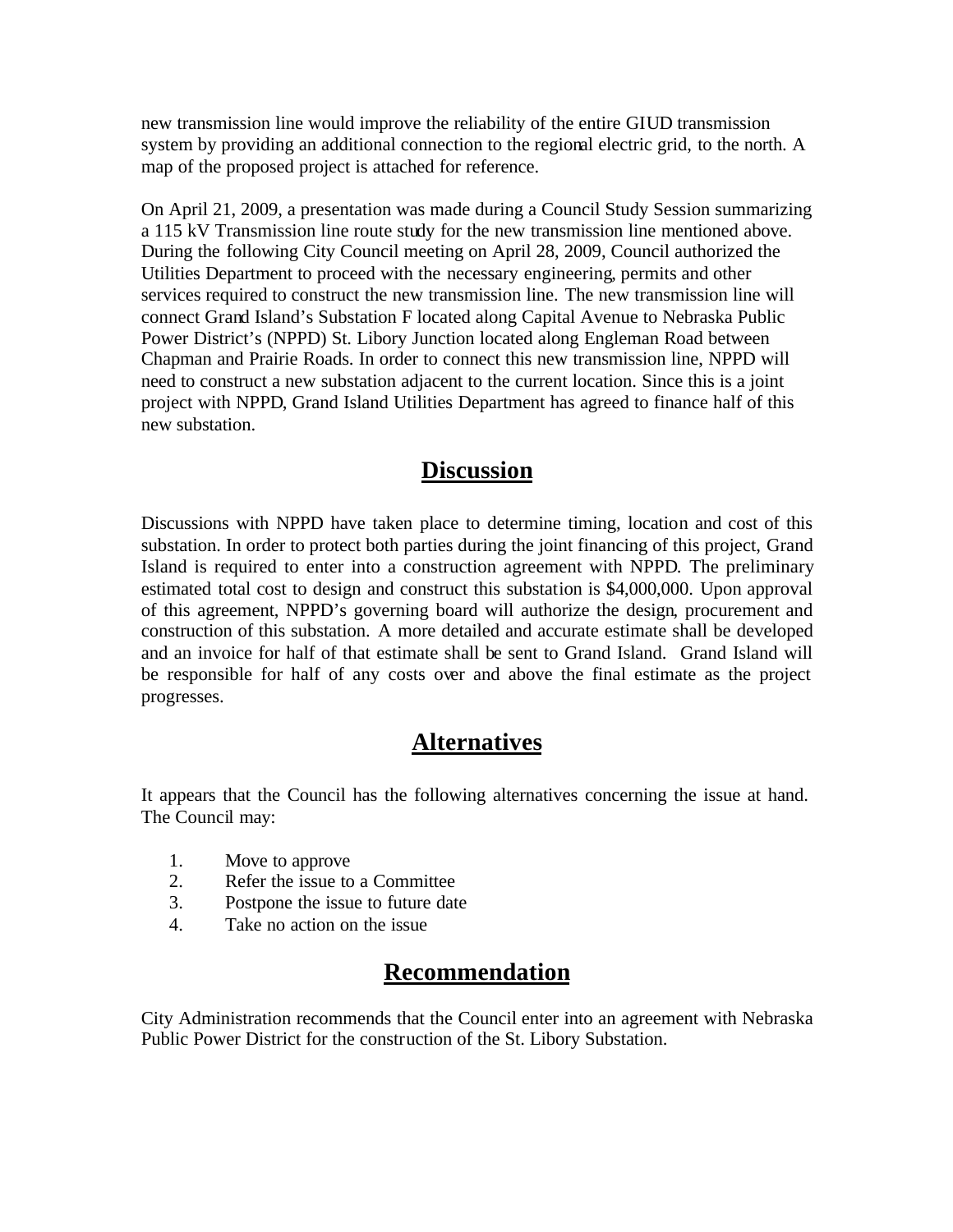## **Sample Motion**

Move to approve the Transmission Facilities Construction Agreement with Nebraska Public Power District.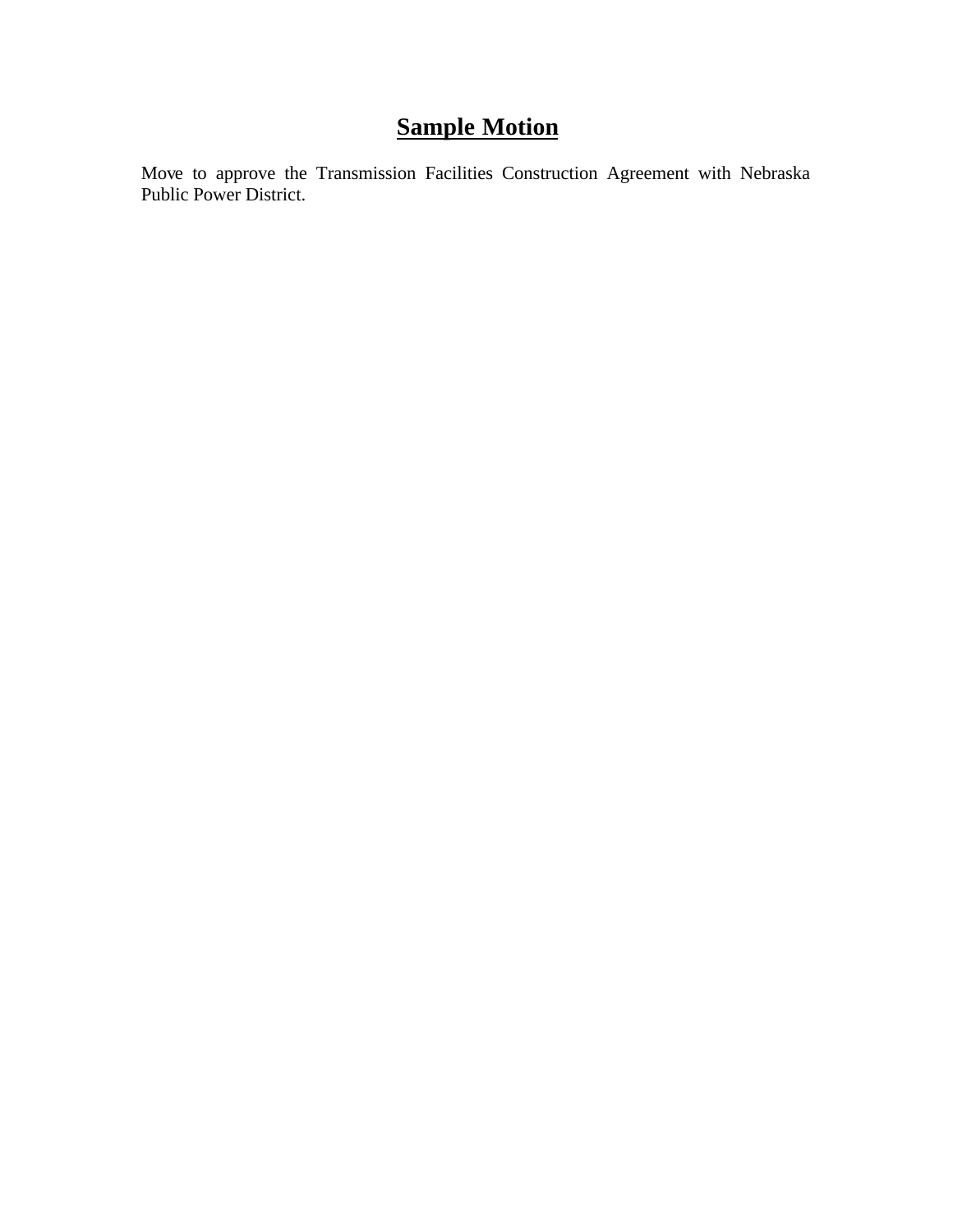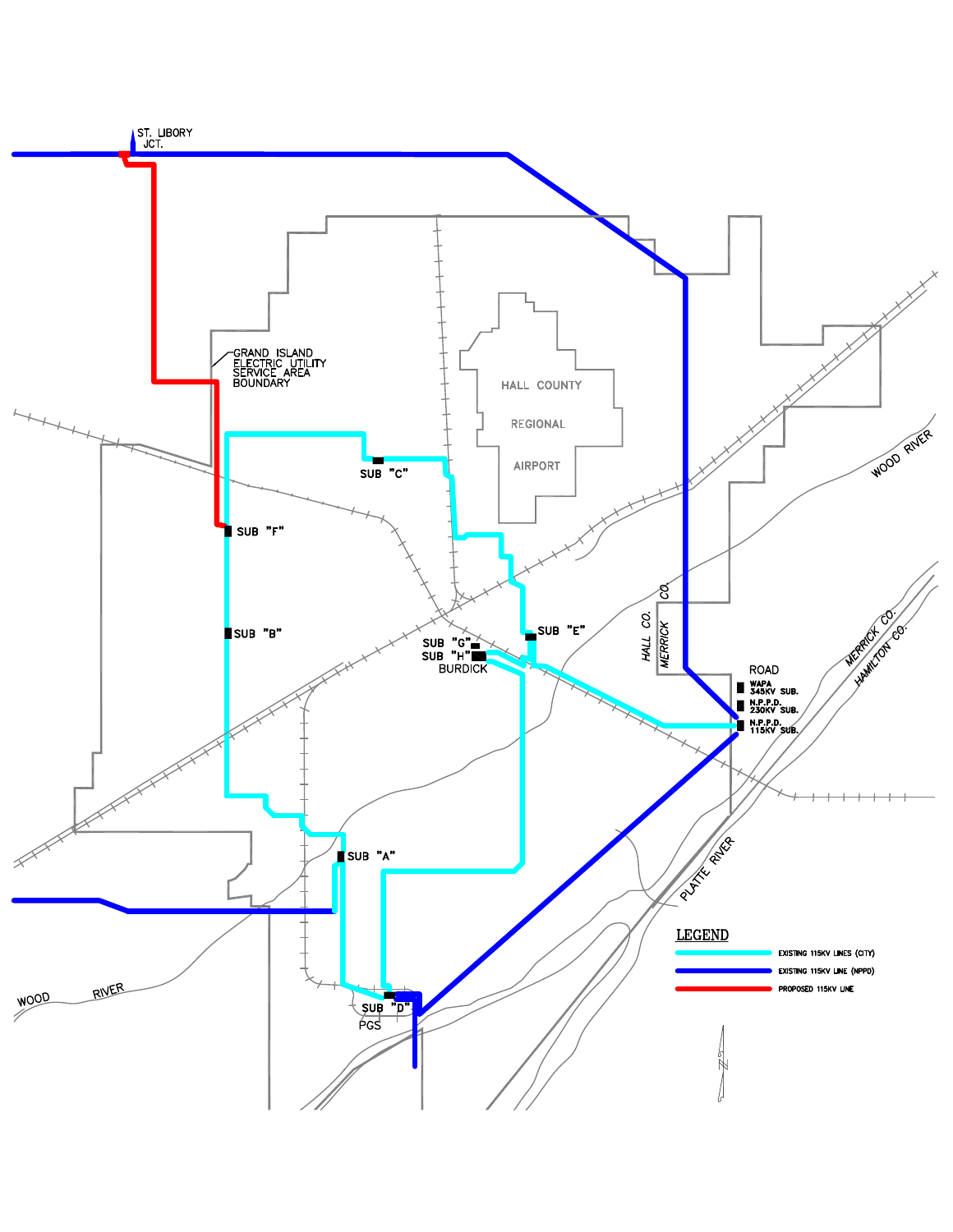### **TRANSMISSION FACILITIES CONSTRUCTION AGREEMENT between NEBRASKA PUBLIC POWER DISTRICT**

**and** 

#### **CITY OF GRAND ISLAND, NEBRASKA**

This Transmission Facilities Construction Agreement ("Agreement") is made and entered into this tenth  $(10<sup>th</sup>)$  day of November, 2009 by and between NEBRASKA PUBLIC POWER DISTRICT (hereinafter referred to as "NPPD"), a public corporation and political subdivision of the State of Nebraska, and THE CITY OF GRAND ISLAND, NEBRASKA (hereinafter referred to as "City"), a municipal corporation and political subdivision of the State of Nebraska, each referred to herein individually as a "Party" and collectively, the "Parties".

#### **WITNESSETH:**

**WHEREAS**, the Parties have agreed to construct a new 115kV substation near the present St. Libory Junction switching station to accommodate transmission additions at this location, and

**WHEREAS**, the Parties wish to set forth the terms and conditions governing the design, construction, payment and ownership of the transmission facilities to be constructed.

**NOW, THEREFORE**, in consideration of the mutual benefits to the Parties, the Parties hereby agree as follows:

#### **SECTION 1 Work Scope**

1.1 NPPD shall be responsible for the design, procurement, acquisition of land and easements, construction, and commissioning of a new NPPD owned 115kV St. Libory Substation (Substation) along with the re-routing and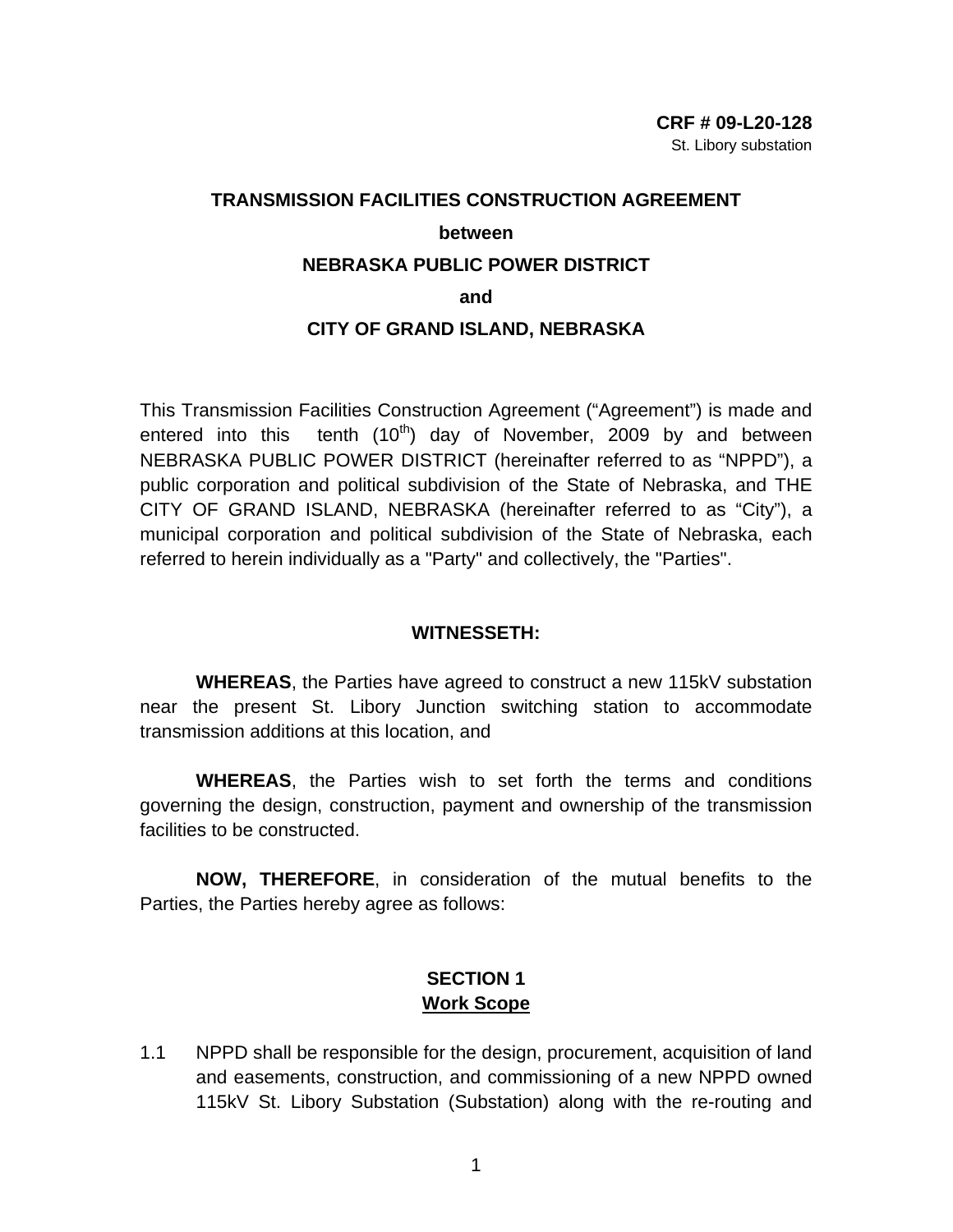connection of existing 115kV lines to this Substation, as illustrated on Exhibit 1, attached hereto and made a part of this Agreement. If NPPD is unsuccessful in negotiating the land purchase for the preliminary site, said Exhibit 1 shall be revised and replaced with a new Exhibit 1 depicting the actual site and construction details of the said Substation.

- 1.2 NPPD shall be responsible for all costs associated with the procurement and installation of the revenue metering equipment at the Substation.
- 1.3 City shall be responsible for the design, procurement, acquisition of easements, construction, and commissioning of a new City owned 115kV transmission line, approximately 6.5 miles in length, between the City's Substation F and NPPD's steel dead-end structure located inside the Substation,
	- 1.3.1 NPPD will make the connection from the steel dead-end structure to the 115kV Substation bus.
	- 1.3.2 NPPD shall grant to the City the right of ingress and egress to the Substation identified in Section 1.1 for the purpose of construction, inspection and testing of the new City owned line section.
- 1.4 The above mentioned transmission facilities shall be installed in accordance with Good Utility Practice and shall be subject to final inspection and coordination testing by the Parties before energizing the transmission facilities. The transmission facilities shall be energized upon the sole determination and approval of NPPD.

#### **SECTION II Term and Termination of Agreement**

2.1. This Agreement shall become effective on the date first above written and shall remain in effect until all obligations of this Agreement, including but not limited to, the payment obligations of the Parties, have been fully satisfied as determined by NPPD.

#### **SECTION III Schedule**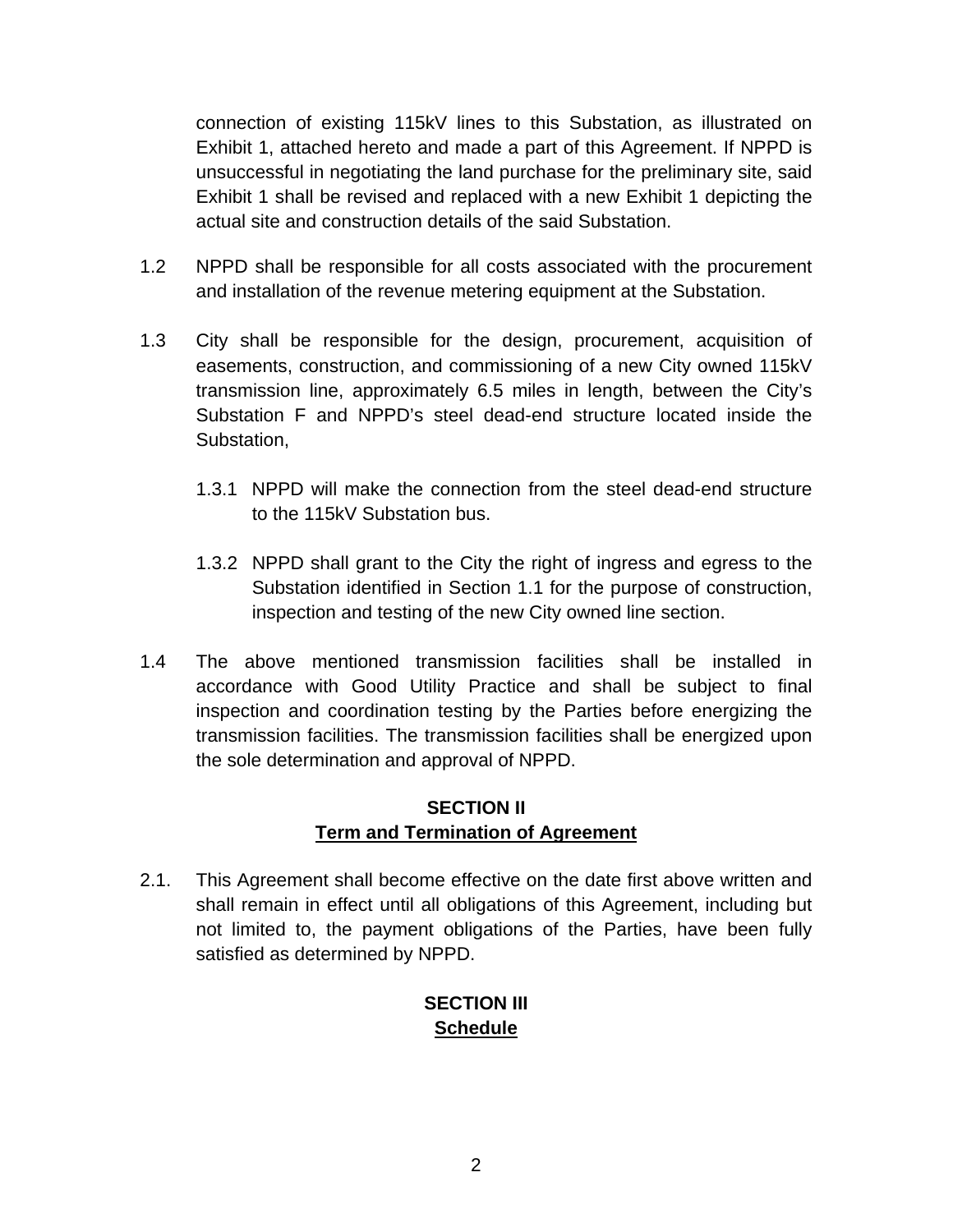- 3.1 The City shall determine when NPPD is authorized to proceed with the construction of the Substation, and shall authorize NPPD to proceed with the work in writing.
- 3.2 Subject to the provisions of Section 3.3 herein, and provided that the City has notified NPPD in writing to proceed with the construction of the Substation by January 1, 2011, NPPD and the City will use every effort and practice to energize the transmission facilities described herein by April 1, 2012. Subject to the provisions of Section 3.3 herein, in the event the City notifies NPPD in writing after January 1, 2011 to proceed with the construction of the Substation, NPPD and the City will use every effort and practice to energize the transmission facilities described herein fifteen (15) months from the date of written notification from the City to proceed with the construction of the Substation.
- 3.3 It is understood by the Parties that the completion date may be affected by delays in the acquisition of permits and easements, and other uncontrollable circumstances, such as electric system demands, unavailability of labor and materials, governmental actions, weather, and other Acts of God that may delay the schedule or performance of this Agreement.

#### **SECTION IV Funding**

- 4.1 The Parties agree to share funding of the work identified in Section 1.1 for the construction of the Substation, including the re-routing and connection of the existing 115kV lines to the Substation.
- 4.2 The preliminary estimated cost of the work identified in Section 1.1 is Four Million Dollars (\$4,000,000.00). Each Party shall be responsible for onehalf of the total actual costs associated with completion of the work identified in Section 1.1, and the actual costs shall be determined in accordance with Section 4.4.
- 4.3 After NPPD receives Board authorization/approval of the project, and the preliminary estimated cost of the project as identified in Section 4.2 has been more closely revised into the final estimated project cost, the City shall pay NPPD for one-half of the final estimated project cost. Payment of the City's portion of the final estimated project cost shall be due within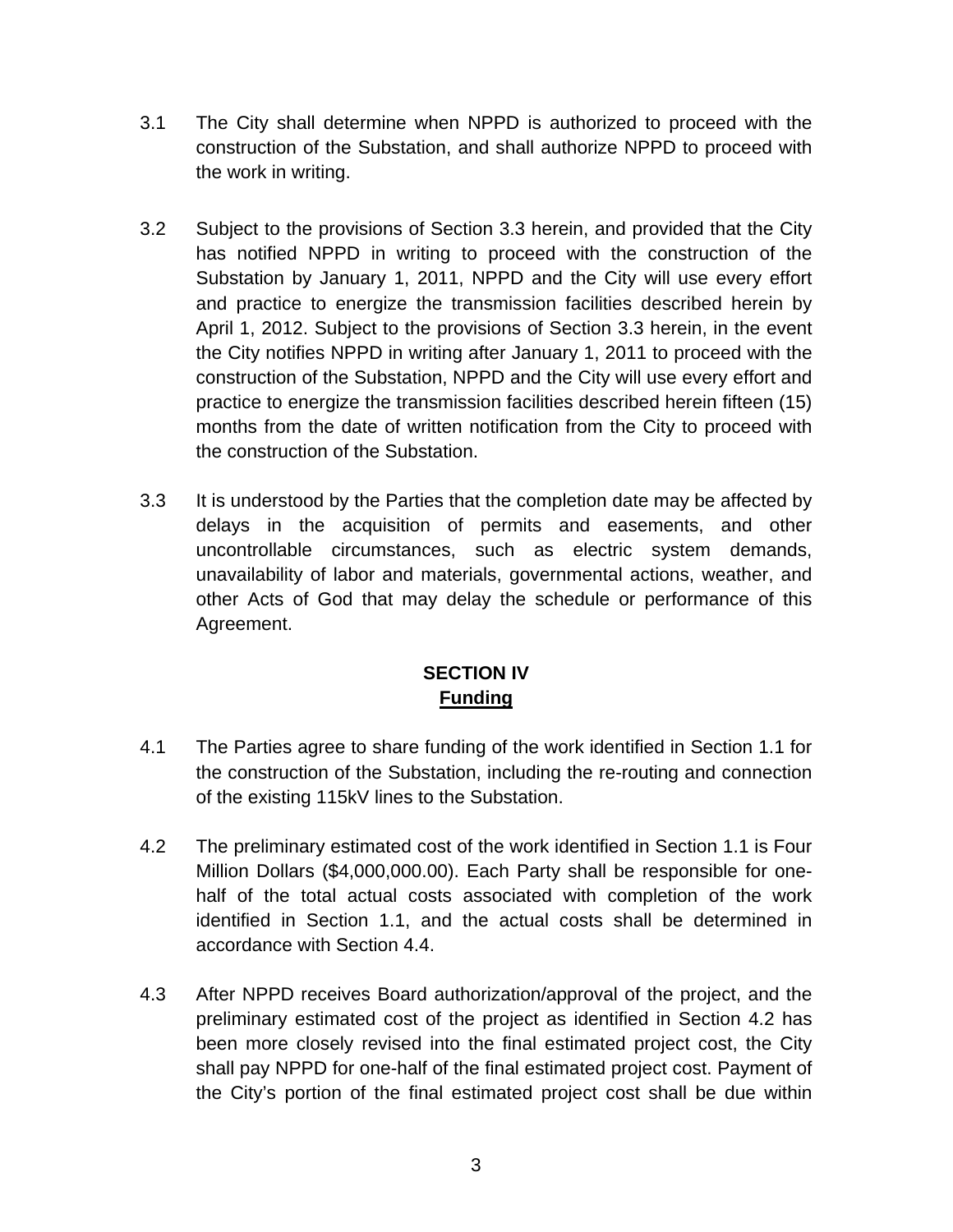thirty (30) days of receipt of the invoice from NPPD. NPPD will begin construction of the facilities identified in Section 1.1 after receipt of the City's portion of the final estimated project cost.

- 4.4 NPPD will keep records of the actual costs that are incurred for the work identified in Section 1.1. Actual costs will be determined by using NPPD standard charge rates. Actual costs shall include, but not be limited to, labor costs, material costs, equipment costs, land and easement costs, costs of obtaining approvals and permits, design and engineering costs, construction costs, costs incurred by contractors, field investigation costs, and payroll and general administration costs. Any applicable taxes will be paid by NPPD and included in the calculation of the actual costs.
- 4.5 After the work for which NPPD is responsible under Section 1.1 begins, NPPD will track actual costs in accordance with Section 4.4. If the actual project cost for the work under Section 1.1 exceeds the final estimated project cost identified in Section 4.3, NPPD will begin issuing quarterly billing(s) to the City for its remaining one-half share of the actual costs for work under Section 1.1. Said billings shall be due within thirty (30) days of receipt of the invoice from NPPD.
- 4.6 Upon completion of the work for which NPPD is responsible under Section 1.1, NPPD will determine final actual costs in accordance with Section 4.4 and provide to the City an itemized report identifying actual costs for the project, and issue to the City a final billing which shall be due within thirty (30) days of the receipt of the invoice from NPPD. The final billing will reflect credit for the pre-payment identified in Section 4.3, and all quarterly payments previously made to NPPD by the City as identified in Section 4.5.
- 4.7 If the City disputes any portion of the billing provided by NPPD, the City shall nevertheless pay the full amount of said billing when due within thirty (30) days of receipt of the invoice from NPPD. The City shall notify NPPD in writing of the amount of the billing dispute and the basis for the dispute. If settlement of the dispute results in a refund to the City, the amount refunded shall not exceed the amount identified as being in dispute.
- 4.8 The City shall be responsible for all costs associated with the work identified in Section 1.3.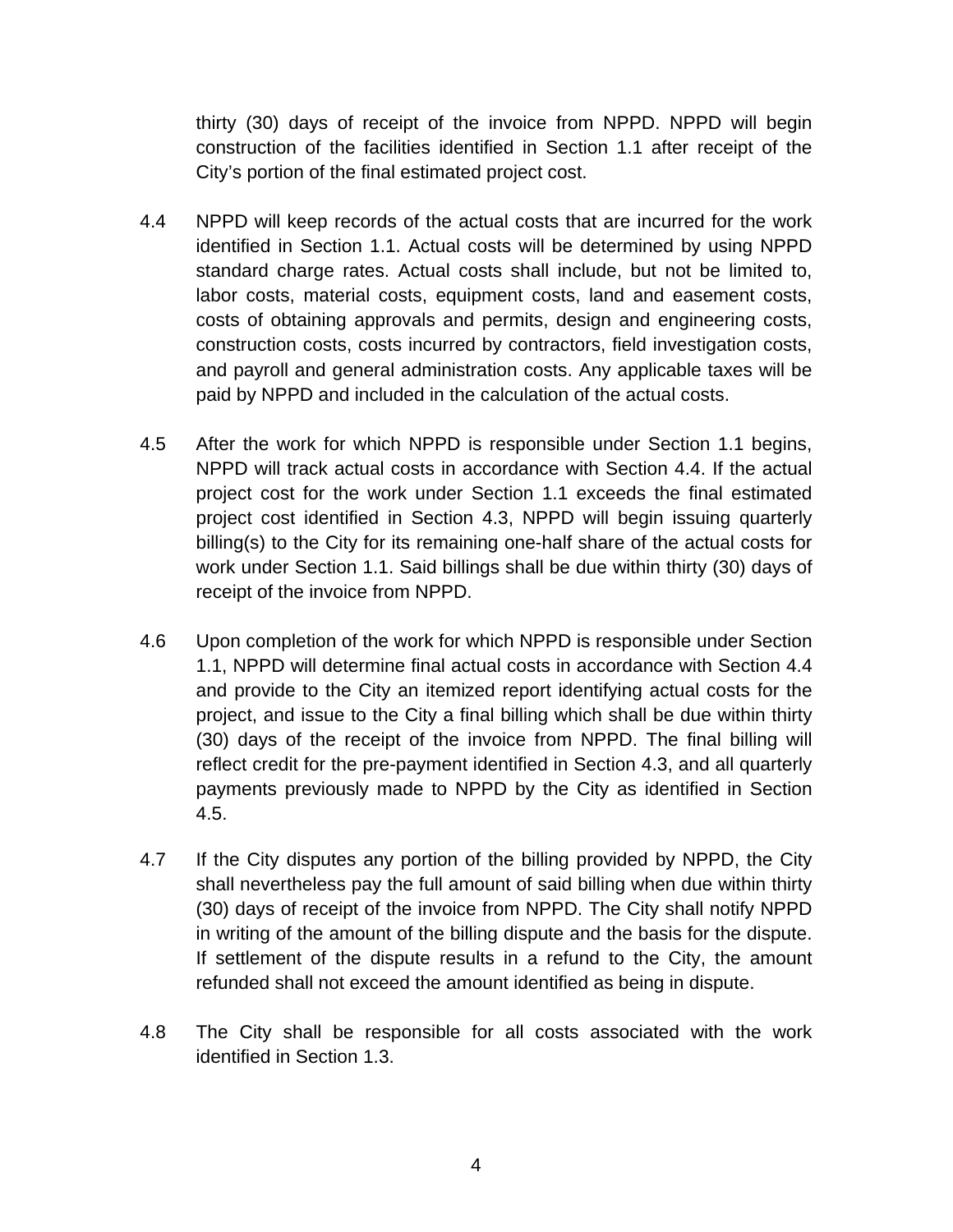- 4.9 After NPPD has initiated the work for the design, procurement, and acquisition of land and easements for the Substation as described in Section 1.1, if for any reason, the City is unable or unwilling to proceed with the construction of the Substation or the connection of the 115 kV lines to the Substation, then the City shall be responsible for One Hundred Percent (100%) of all of the costs incurred by NPPD.
- 4.10 After the City has notified NPPD in writing to proceed with the construction of the Substation, if for any reason, the City is unable or unwilling to proceed with the construction of the Substation or the connection of the 115 kV lines to the Substation, then the City shall be responsible for One Hundred Percent (100%) of all of the construction costs incurred by NPPD.
- 4.11 If NPPD proceeds with the construction of the Substation without the written authorization to proceed from the City, then NPPD shall be responsible for One Hundred Percent (100%) of all of the construction costs incurred by NPPD.
- 4.12 Following completion of the Substation described in Section 1.1, all future changes to the Substation facilities shall be funded by the requesting Party, unless otherwise agreed to by the Parties. This provision shall be included in the Electric Interconnection and Interchange Agreement between the Parties.

#### **SECTION V Indemnification**

- 5.1 NPPD agrees to indemnify and hold harmless the City or its representatives, agents, or employees from all claims, demands, suits, actions, payments, and judgments arising from any negligent act or omission of NPPD, its agents, servants, or employees, during the construction of the facilities covered in this Agreement.
- 5.2 The City agrees to indemnify and hold harmless NPPD or its representatives, agents, or employees from all claims, demands, suits, actions, payments, and judgments arising from any negligent act or omission of the City, its agents, servants, or employees, during the construction of the facilities covered in this Agreement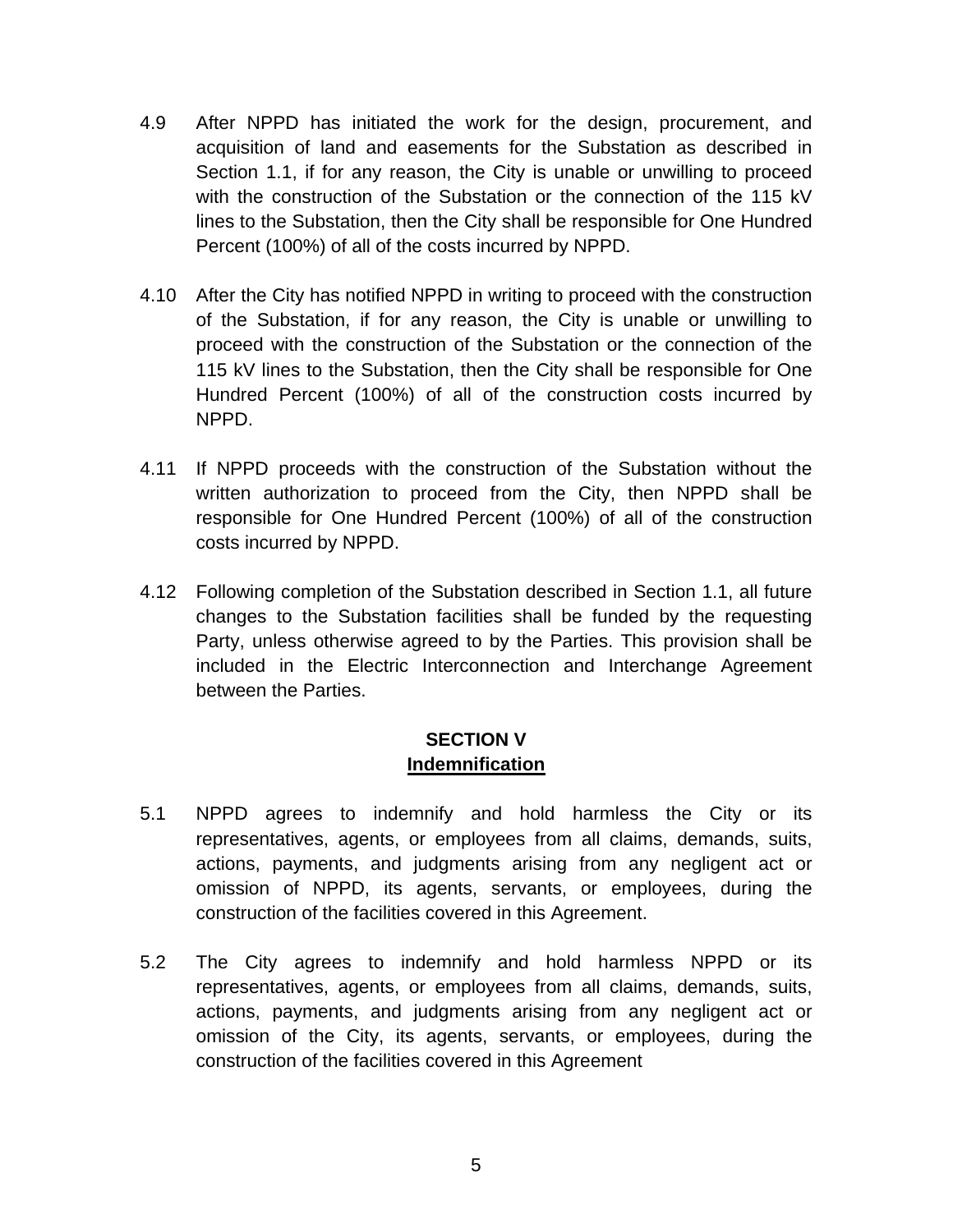#### **SECTION VI Good Utility Practice**

6.1 Good Utility Practice shall mean any of the practices, methods, and acts at a particular time, which, in the exercise of reasonable judgment in the light of the facts, including but not limited to the practices, methods and acts engaged in or approved by a significant portion of the electric utility industry prior thereto, known at the time the decision was made, would have been expected to accomplish the desired result at the lowest reasonable cost, consistent with the reliability, safety and expediency of the action. In applying a Good Utility Practice standard to any matter under this Agreement, equitable consideration should be given to the circumstances, requirements, and obligations of each of the Parties. It is recognized that a Good Utility Practice in not intended to be limited to a single best practice, method, or act, to the exclusion of all others, but rather can be within a spectrum of possible practices, methods, or acts which could reasonably have been expected to accomplish the action.

#### **SECTION VII Governing Law**

7.1 This Agreement is deemed to have been effectively entered into in the State of Nebraska and it shall be interpreted and controlled by the laws of said State. The Parties agree that any action arising out of or related to this Agreement brought by either Party shall be brought only in the federal or state courts of the State of Nebraska.

**IN WITNESS WHEREOF**, the Parties have caused this Agreement to be executed by their authorized representatives as of the date first above written.

**Nebraska Public Power District City of Grand Island, Nebraska**

| Printed Name: Name: Name and Name and Name and Name and Name and Name and Name and Name and Name and Name and N | Printed Name: ___________________ |
|-----------------------------------------------------------------------------------------------------------------|-----------------------------------|
|                                                                                                                 |                                   |
| Date:                                                                                                           |                                   |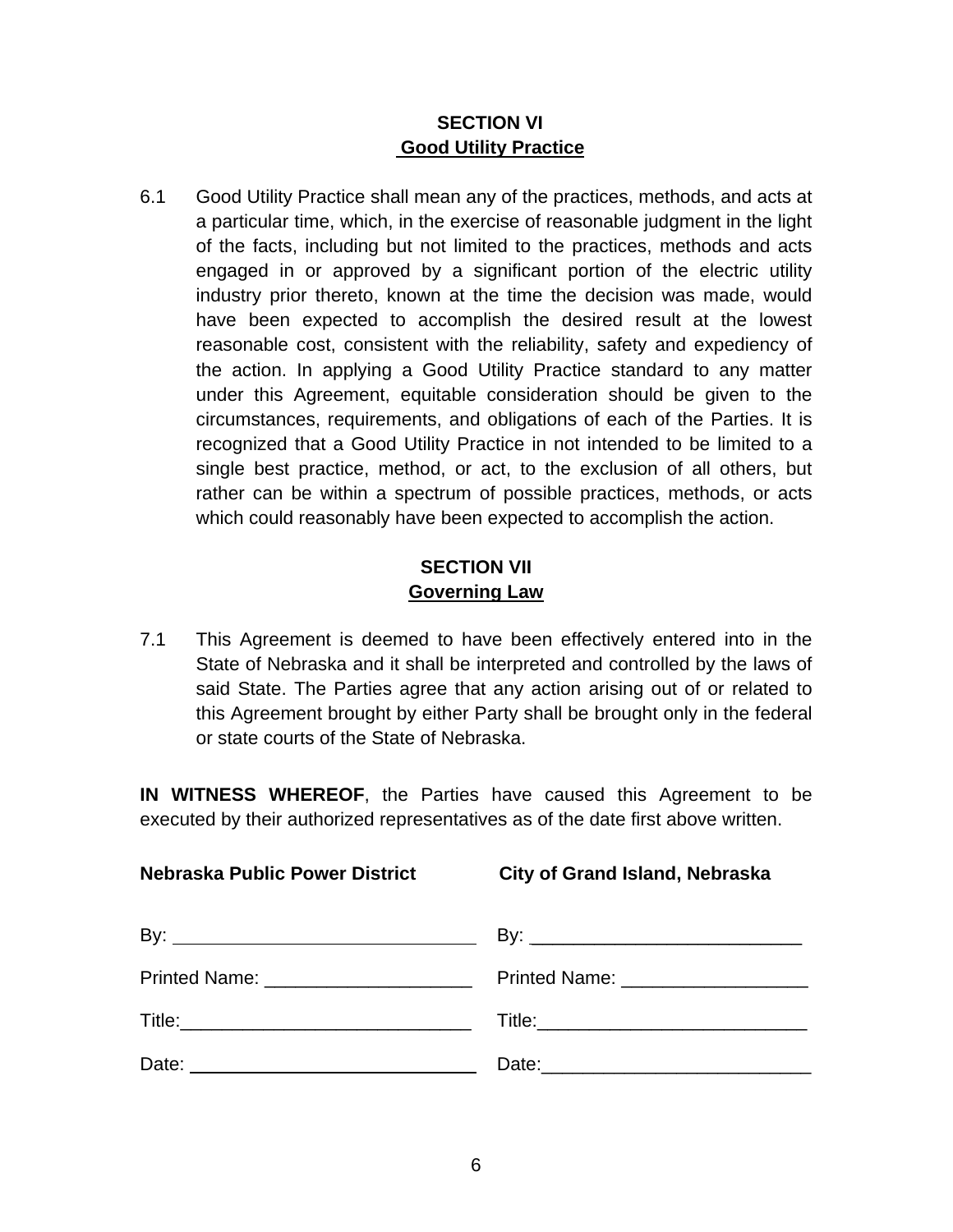#### R E S O L U T I O N 2009-289

WHEREAS, in 2006, Advantage Engineering (AE) was contracted to perform a Transmission and Substation System Study for the City of Grand Island Utilities Department (GIUD); and

WHEREAS, various alternatives and solutions were analyzed for the logical and economic expansion of GIUD's 115 kV transmission loop, power interconnections with Nebraska Public Power District (NPPD), substations, distribution and communications; and

WHEREAS, the Transmission and Substation System Study was completed in 2007 and presented to the City Council on January 8, 2008, recommending expansion of GIUD's transmission system to serve load growth and assure reliability; and

WHEREAS, one of the recommendations was that a new 115 kV line be constructed to connect the open 115 kV transmission bay at GIUD's Substation F to the NPPD St. Libory Junction northwest of the City; and

WHEREAS, the new transmission line would improve the reliability of the entire GIUD transmission system by providing an additional connection to the regional electric grid, to the north; and

WHEREAS, in order to connect this new transmission line, NPPD will need to construct a new substation adjacent to their current location, and since this is a joint project with NPPD, Grand Island Utilities Department has agreed to finance half of this new substation; and

WHEREAS, in order to protect both parties during the joint financing of this project, Grand Island is required to enter into a construction agreement with NPPD; and

WHEREAS, the proposed agreement has been reviewed and approved by the City Attorney.

NOW, THEREFORE, BE IT RESOLVED BY THE MAYOR AND COUNCIL OF THE CITY OF GRAND ISLAND, NEBRASKA, that the Construction Agreement between the City of Grand Island and Nebraska Public Power District is hereby approved; and the Mayor is hereby authorized and directed to execute such agreement on behalf of the City of Grand Island; and the Utilities Director is hereby authorized and directed to provide notice to proceed to NPPD at the appropriate time, in accordance with the contract terms and conditions.

- - -

Approved as to Form  $\pi$ November 5, 2009 ¤ City Attorney